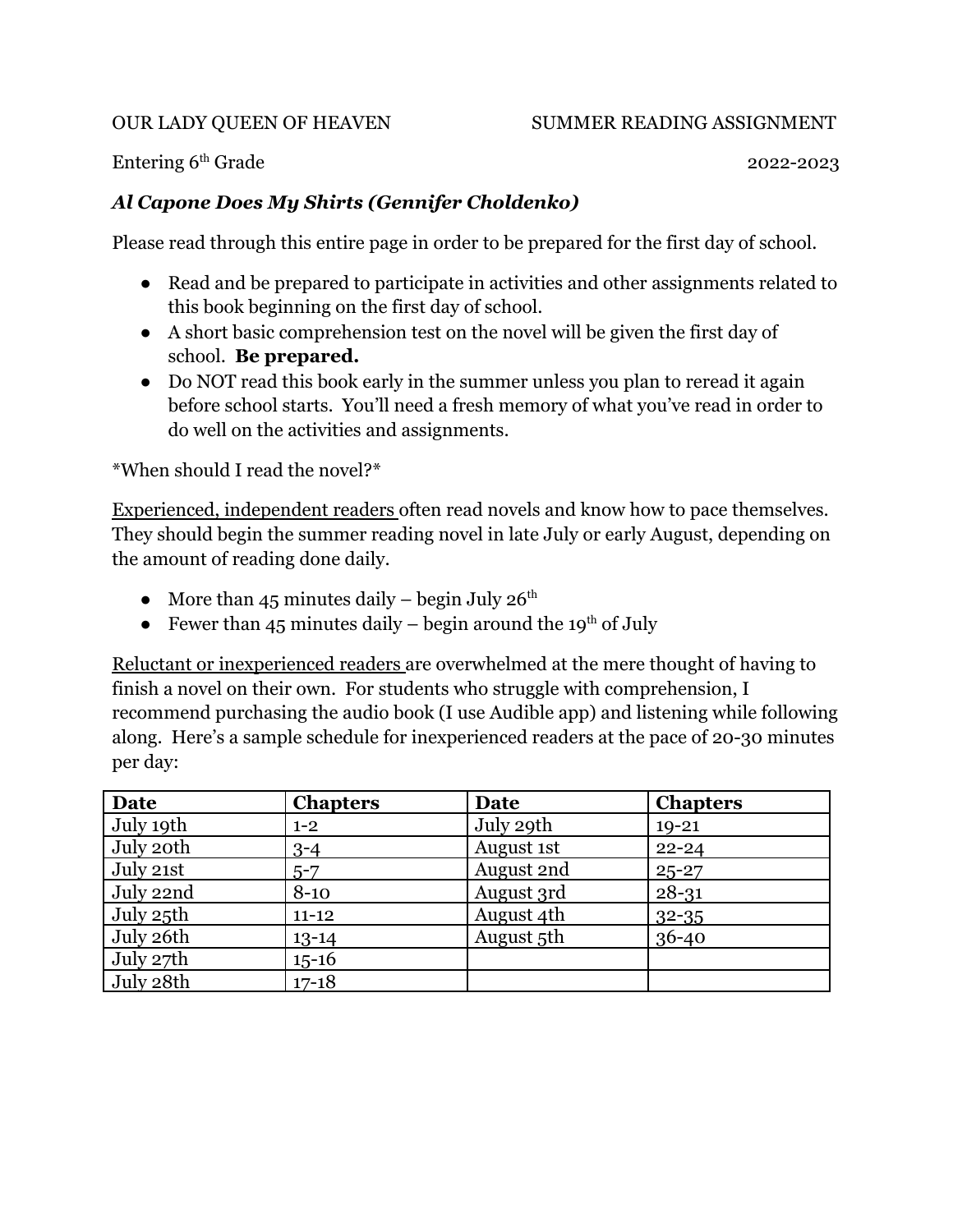#### **OUR LADY QUEEN OF HEAVEN**

#### **6 TH GRADE SUMMER READING ASSIGNMENT**

Complete the following assignment and turn in by Friday, August  $19<sup>th</sup>$ . **Your assignment MUST be typed, double spaced, and in Times New Roman font size 12.**

#### **1. MAIN CHARACTERS**

Choose **five** characters in the story. Write two complete sentences about each of the characters you choose.

## **2. VOCABULARY**

Provide a list of **10** vocabulary words (words that you previously did not know). Highlight the word in the novel and provide the page number from where these words occur. Also, provide a dictionary definition and the part of speech of the word.

## **3. FIGURATIVE LANGUAGE**

- 1. Find the **metaphor** on p. 4 State the metaphor and explain what it means.
- 2. Find the **simile** on p. 4 State the simile and explain what it means.
- 3. Find the **metaphor** on p. 10 State the metaphor and explain what it means.
- 4. Find the **simile** on p. 57 State the simile and explain what it means.
- 5. Find the **simile** on p. 109 State the simile and explain what it means.